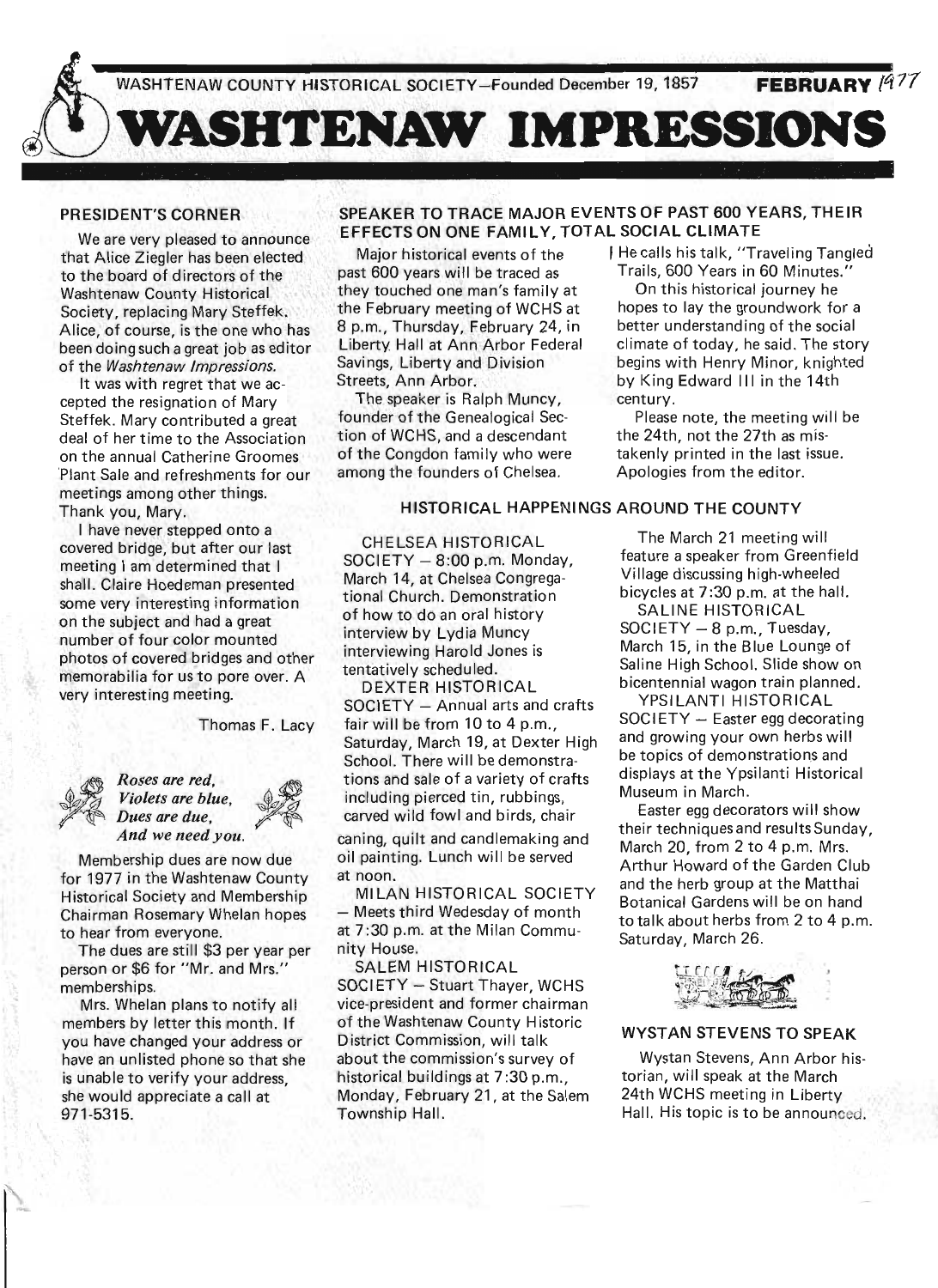# **MANY 100 YEARS OLD**

# **KISSIN' BRIDGES NOW FISHIN' BRIDGES**

What does a modern highway engineer do when he goes on vacation? At least one local engineer seeks out covered bridges to add to his "collection".

He is Clare Hoedeman, chief enigneer with the Washtenaw County Road Commission who shared some of his pictures and information at the January WCHS meeting. Even the shirt he wore had covered bridges on it.

He exhibited color photographs of covered bridges as well as black and white etchings, bas relief renderings, books and a prized chalk picture done by his 13-yearold grandson which was published in the Lansing paper.

The only things he didn't bring were a large bas relief sculpture which hangs over his fireplace and his slides which were mislaid in a recent move.

He saw his first covered bridge at a Sunday School picnic in Kent county. Later, as a young engineer he worked on repair of three of the state's five known remaining old covered bridges.

He graduated from Michigan State when it was a "college", not a "university", at the time the banks failed. He was broke and his wife paid for his diploma and cap and gown, he recalls. He knocked on about 35 doors before he could find a job.

Now he plans to retire next June after a 40-year career of road engineering, the past 11 of them in Washtenaw county where the only covered bridge is a recently constructed one on the U-M's Radrick Farms golf course not under his jurisdiction.

But earlier in his career he worked on repair of two old covered bridges in Kent county and one in Ionia county.

The Kent county bridges are near Grand Rapids at Ada and Fallasburg, north of Lowell. East and north of Grand Rapids in Ionia county is White's Bridge over the



Courtesy of Clare Hoedeman

Mansfield Bridge over Big Raccoon Creek in Parke County, Indiana, one of 39 still in existence in that county. Sign says in part: "1867, J.I. Daniels, Builder, ... Cross This Bridge at a Walk." Load limits posted lower right side of portal.

Flat River southwest of Smyrna. The Fallasburg Bridge also spans the Flat River while the Ada Bridge goes over the Thornapple River.

Michigan also has the Langley Covered Bridge over the St. Joseph River north of Centerville in St. Joseph county and one in Greenfield Village in Dearborn which Henry Ford had moved from Pennsylvania.

Covered bridges have often been called "kissing bridges" because horse and buggy days swains could steal a kiss in the privacy of the bridge. However, ladies alone often ran through the bridges in fear, he noted.

Today they seem to be favored fishing spots. One of the frustrations of a highway engineer is that fishermen keep tearing holes in the sides of covered bridges from which to fish, he said .

White's Bridge was built in 1845 for \$250. After the original bridge washed out, the second builder wanted \$1,000 to replace it. Upon inspection, it was found he had used used lumber and a drill hole was found in one of the planks for which \$25 was deducted, he said.

Like many other bridges, White's Bridge was named for an early settler in the area. Others are named for the town where they are located, he noted.

Ohio originally had the most covered bridges, he said. Pennsylvania, where the covered bridge began, also had a lot. The first covered bridge in the United States was built in 1804 over the Schuylkill River at Philadelphia, he said.

A 1954 census of covered bridges, quoted in American Barns and Covered Bridges by Eric Sloane, showed 1,617 then in existence in 31 states. That included 26 railroad bridges whose location was not given. The top states were Pennsylvania with 390; Ohio, 349; Indiana-174; Oregon, 149; Vermont, fifth with 121; Alabama, 60; New Hampshire, 54; West Vircinia, 52; Georgia, 50; Kentucky, 35; and New York, 33. Hoedeman visited Parke County,

Indiana, which has 39 covered bridges still in existence. The county, west of Indianapolis on the Illinois border, annually has an early fall Covered Bridge Festival.

During the festival there are guided tours but at other times the visitor may take self-guided tours with the help of information furnished at Rockville, the county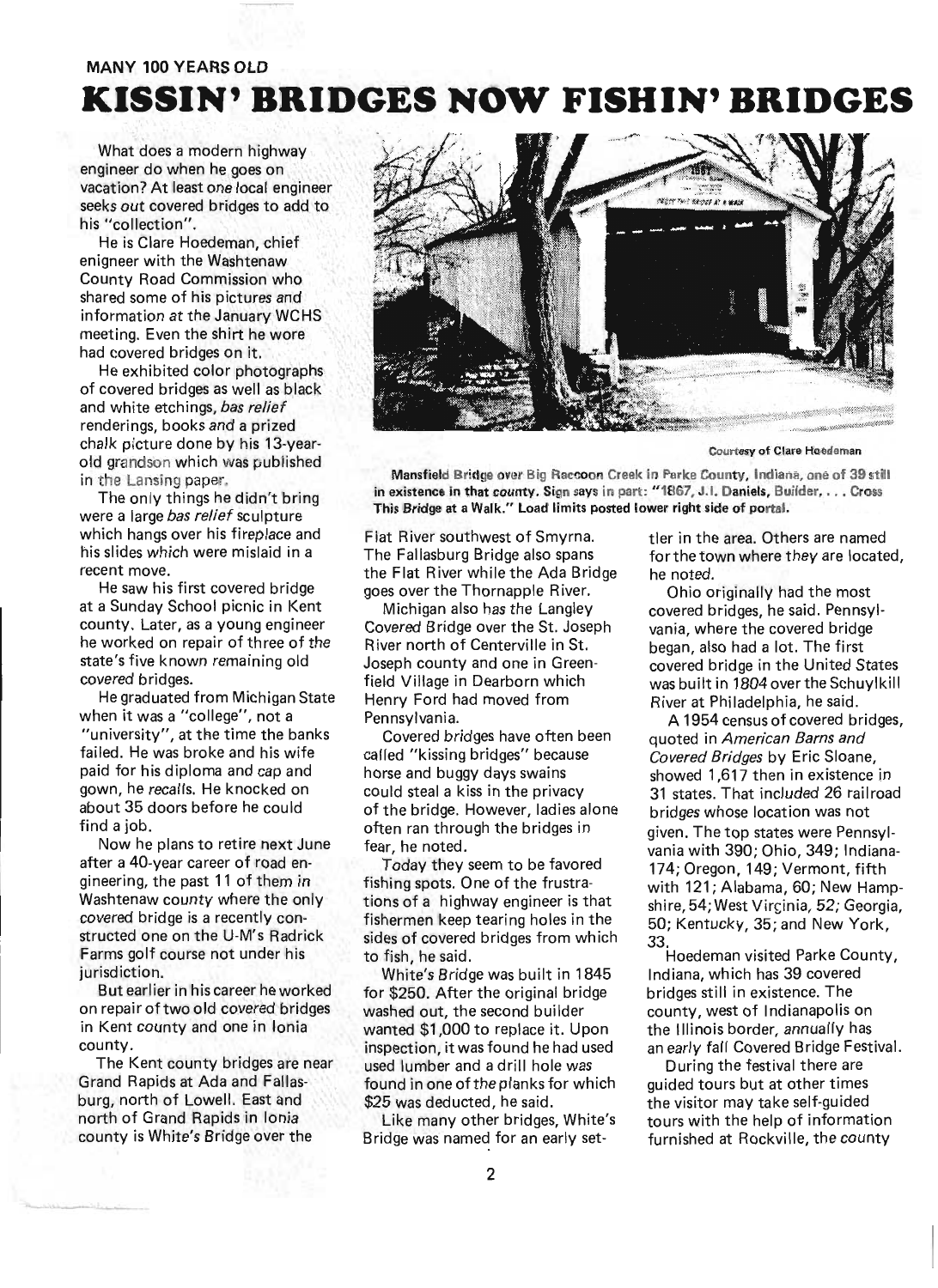#### seat.

The county is divided into four quarters, he said. All four tours start from the town square. The guide books direct you by landmarks such as a windmill or oak tree or black house because the roads are unnamed yet today, he noted.

Hoedeman found Sloan's book, mentioned above, and another, Covered Bridges of the Middlewest by Richard Sanders Allen at Rockville. He projected illustrations from them on the screen to illustrate that covered bridges don't really all look alike and were not built alike.

Portals of some old bridges were arched with piers, others were "double-barreled" with two openings for two lanes of traffic or with a saltbox-style roof extending over pedestrian walkways. There were Greek revival-style portals and others with almost flat roofs, but generally, he noted, the roofs got steeper the farther north you went. That was to prevent heavy snow buildups, he said.

It was natural that bridges were built of wood back then. Iron and steel were not readily available and the bridge builders worked with what they had.

Braces were often of oak or yellow pine while soft white pine was often used for the floor to absorb moisture. Hard oak was used for pegs.

The list of materials and labor for a toll bridge in Gaylordsville, Connecticut in 1832, quoted by Sloan, lists:

| 4000 feet of two-inch<br>oak floor planks | \$100 |
|-------------------------------------------|-------|
| 1800 feet of long<br>string pieces        | \$324 |
| Mud sills of heavy<br>chestnut timber     | \$25  |
| Boards to cover the bridge                | \$60  |
| Carpenter work complete                   | \$400 |
|                                           |       |

The final cost of that bridge was \$1500.14, Sloan says. A replacement bridge built in 1876, after a washout some years before, cost \$3,000.

Hoedeman shewed pictures

from Allen's book of several Michigan bridges no longer in existence. They included bridges in Lansing, Flint, Midland and Grand Rapids. Allenwrites that Michigan "exported far more native white pine for bridges in other states than they ever used to span local streams."

Hoedeman recounted a story of how a Grand Rapids man wanting to demonstrate his steam-driven threshing machine in the city crossed the Leonard Street bridge. Sparks from the engine set the bridge afire. When he used another bridge to get back, the floor gave way.

Techniques for building a covered bridge were similar to building a barn, he noted. "A barn is a short span." Bracing in barns was similar to simple bridge trusses.

The earliest bridges had been "corduroy" - logs laid over supporting timbers, he said. Longer bridges required more elaborate and stronger design.



Bridges were strengthened by triangular braces or trusses. The simplest is the kingpost truss  $$ a triangle with a vertical post to the peak. Longer bridges used another upright resulting in a four-sided queenpost truss with triangular bracing. (The queenpost truss is familiar in old steel truss bridges.)

Before the first covered bridges some wooden bridges had boxed joints. One of these was Enoch Hale's 365-foot bridge over the Connecticut River at Bellows Falls, Vermont, built in 1785.

Boxing and covering were adopted to protect the wood and make the bridge last longer. There was no creosote or other wood preservatives then, Hoedeman commented.

An arched truss had been designed by Palladio in Europe in 1549 although it was not used. In 1812 in the United States, the celebrated "Colossus" bridge was designed by Lewis Wernwag after the Palladio principle. It was built across the

Schuylkill River at Upper Ferry, later Fairmont, Pennsylvania. It burned in a spectacular fire in 1838.

Another unusual covered bridge pictured was one at Clark's Ferry, Pennsylvania, which stretched 2,088 feet over ten spans. A span is the length of a bridge between abutments or piers.

A number of different trusses were patented. The Warren truss simply substituted a cross or "X" bracing for the inverted "V" in the middle of an ordinary queenpost truss. The Burr Truss with a series of kingposts and braces added an arch and the Town truss was a lattice design. It was pinned together with wooden pins or treenails (pronounced *trunnels*).

The Howe truss of 1840 substituted vertical iron tension rods for the wooden uprights between "x" braces of the Long truss and was widely adopted by the railroads, he noted.

Most of the bridges in Parke County, Indiana, use the Burr arch truss, he said.

While iron and steel bridges came into use well before, some of the wooden covered bridges in Parke County were built as late as 1920.

Probably the newest covered wooden highway bridge to be built in the United States, is one near Lancaster, Pennsylvania. The old bridge there, built in 1848, was washed away in a flood resulting from Hurricane Agnes in 1972. Residents there fought for an exact replica.

The new bridge was featured on the cover of American Roadbuilder Magazine's May 1976 issue. Unlike most of the old covered bridges it was designed and built by a professional bridge building firm.

Most of the older builders were not trained engineers, he said. They were local builders unschooled in the problems of expansion and contraction and stresses involved and yet many of their bridges have held up for one hundred years or more if not destroyed by flood or fire.